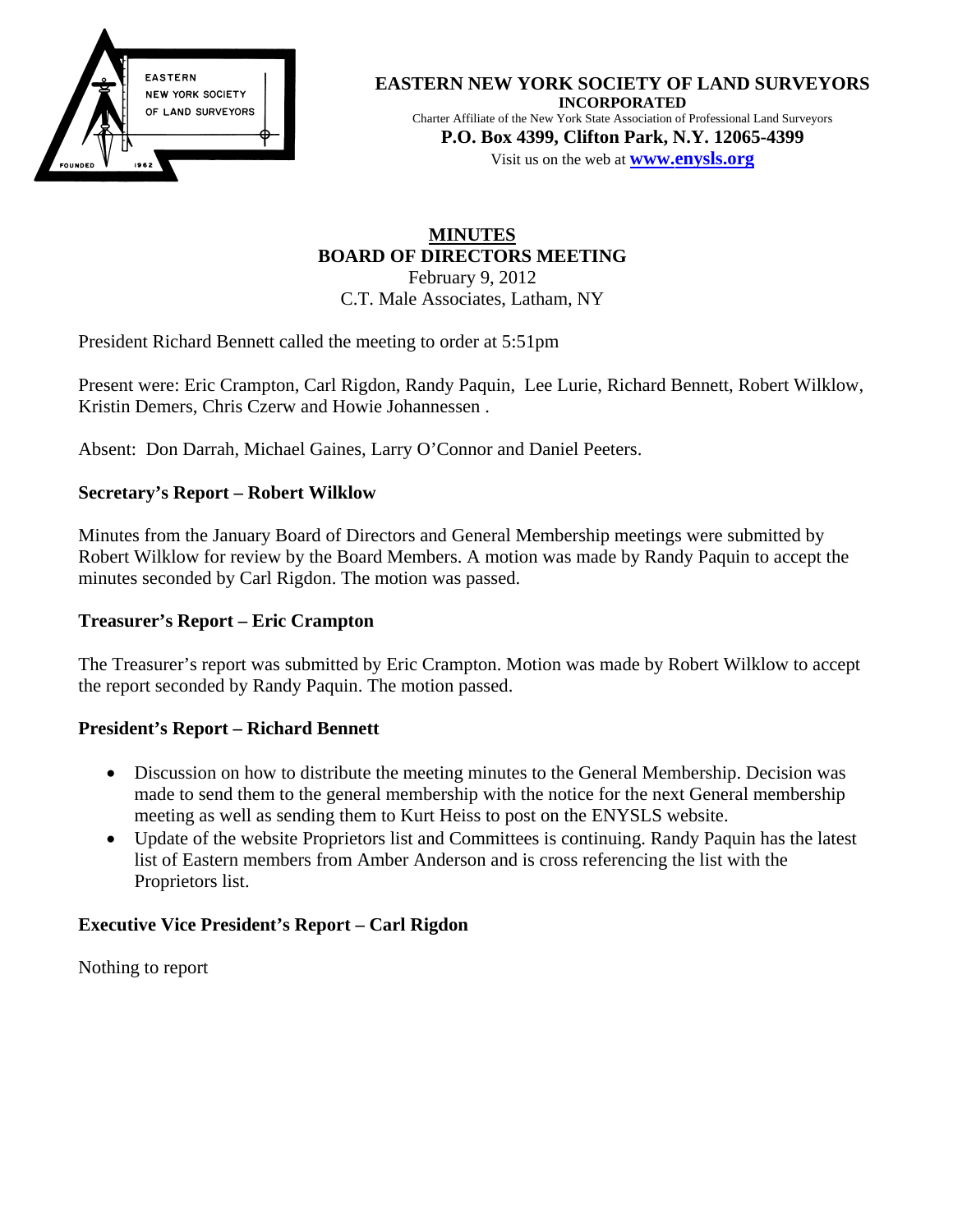## **Vice President's Report – Kristin Demers**

The next General Membership meeting will be held at Crossgates Banquet House on Washington Avenue Extension on March 8, 2012. The program will be a webinar presented by NYSAPLS that will be good for continuing education credit. The topic will be decided at a later date. The Board of Directors decided that there will be **NO ADDITIONAL COST** to **CURRENT** Members of Eastern. All **NON-MEMBERS** will be charged an **ADDITIONAL \$15.00** to cover the additional cost of the webinar.

# **STANDING COMMITTEES**

Constitution & By-laws: Larry O'Connor, Bill Schraa: nothing to report

Continuing Education: Jody Lounsbury, Chuck Lent: nothing to report

Ethics: Jim Vianna, Larry O'Connor, Jeff Ostertag, Kevin Rounds: nothing to report

Finance: Carl Rigdon, Michael Cirillo, Bill Darling: nothing to report

Legislative: Larry O'Connor: nothing to report

Program: Randy Paquin, Charles Hartnett, Gary Michell:

•As announced by Kristin Demers, the March meeting will be a webinar presented by NYSAPLS for continuing education credit with a topic to be determined at a later date. The meeting will be held at The Crossgates Banquet House on Washington Avenue Extension, Albany, NY on March 8, 2012.

Public Relations: Jody Lounsbury, Jim Vianna: nothing to report

Scholastic Development: Kristin Demers:

• Reminder of the upcoming shadow day in April with the Paul Smith students.

Business Practice & Technical Information: Michael Gaines: nothing to report

Membership: Robert Wilklow, Steve Dickson: Nothing to report.